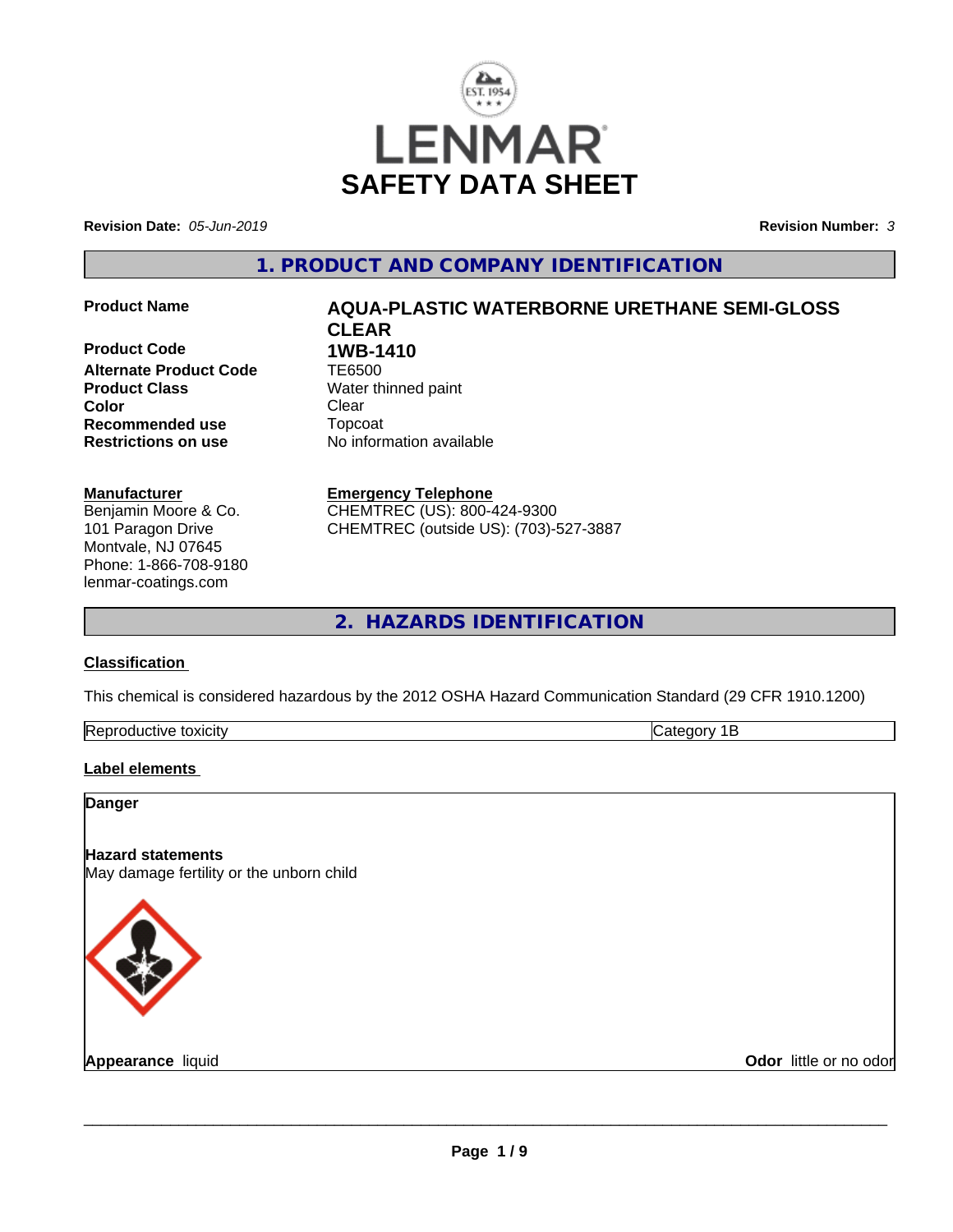#### **Precautionary Statements - Prevention**

Obtain special instructions before use Do not handle until all safety precautions have been read and understood Use personal protective equipment as required

### **Precautionary Statements - Response**

IF exposed or concerned: Get medical advice/attention

## **Precautionary Statements - Storage**

Store locked up

#### **Precautionary Statements - Disposal**

Dispose of contents/container to an approved waste disposal plant

#### **Hazards not otherwise classified (HNOC)**

Not applicable

#### **Other information**

No information available

# **3. COMPOSITION INFORMATION ON COMPONENTS**

\_\_\_\_\_\_\_\_\_\_\_\_\_\_\_\_\_\_\_\_\_\_\_\_\_\_\_\_\_\_\_\_\_\_\_\_\_\_\_\_\_\_\_\_\_\_\_\_\_\_\_\_\_\_\_\_\_\_\_\_\_\_\_\_\_\_\_\_\_\_\_\_\_\_\_\_\_\_\_\_\_\_\_\_\_\_\_\_\_\_\_\_\_

| <b>Chemical name</b>                                                         | <b>CAS No.</b> | Weight-%    |
|------------------------------------------------------------------------------|----------------|-------------|
| Diethylene glycol monomethyl ether                                           | $111 - 77 - 3$ | - 5         |
| Propanoic acid, 2-methyl-, monoester with<br>2,2,4-trimethyl-1,3-pentanediol | 25265-77-4     | 1 - 5       |
| Propylene glycol                                                             | 57-55-6        | - 5         |
| 1-Methyl-2-pyrrolidinone                                                     | 872-50-4       | - 5         |
| Dibutyl phthalate                                                            | 84-74-2        | $0.5 - 1$   |
| Ammonia                                                                      | 7664-41-7      | $0.1 - 0.5$ |

# **4. FIRST AID MEASURES**

| <b>General Advice</b>                            | No hazards which require special first aid measures.                                                     |
|--------------------------------------------------|----------------------------------------------------------------------------------------------------------|
| <b>Eye Contact</b>                               | Rinse thoroughly with plenty of water for at least 15 minutes and consult a<br>physician.                |
| <b>Skin Contact</b>                              | Wash off immediately with soap and plenty of water while removing all<br>contaminated clothes and shoes. |
| <b>Inhalation</b>                                | Move to fresh air. If symptoms persist, call a physician.                                                |
| Ingestion                                        | Clean mouth with water and afterwards drink plenty of water. Consult a physician<br>if necessary.        |
| <b>Most Important</b><br><b>Symptoms/Effects</b> | None known.                                                                                              |
| <b>Notes To Physician</b>                        | Treat symptomatically.                                                                                   |
|                                                  |                                                                                                          |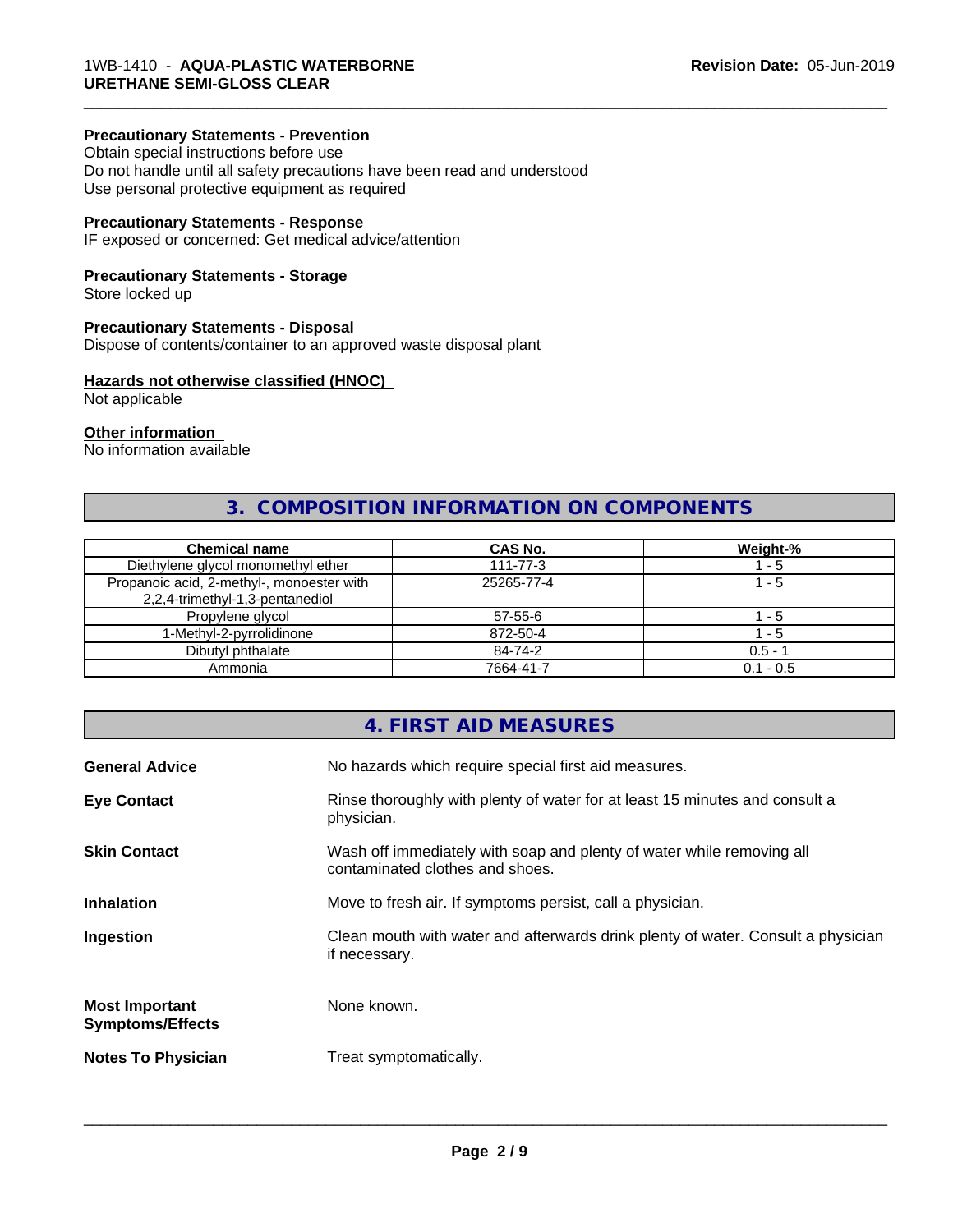# **5. FIRE-FIGHTING MEASURES**

\_\_\_\_\_\_\_\_\_\_\_\_\_\_\_\_\_\_\_\_\_\_\_\_\_\_\_\_\_\_\_\_\_\_\_\_\_\_\_\_\_\_\_\_\_\_\_\_\_\_\_\_\_\_\_\_\_\_\_\_\_\_\_\_\_\_\_\_\_\_\_\_\_\_\_\_\_\_\_\_\_\_\_\_\_\_\_\_\_\_\_\_\_

| <b>Suitable Extinguishing Media</b>                                              | Use extinguishing measures that are appropriate to local<br>circumstances and the surrounding environment.<br>As in any fire, wear self-contained breathing apparatus<br>pressure-demand, MSHA/NIOSH (approved or equivalent)<br>and full protective gear.<br>Closed containers may rupture if exposed to fire or<br>extreme heat.<br>No.<br>No. |  |
|----------------------------------------------------------------------------------|--------------------------------------------------------------------------------------------------------------------------------------------------------------------------------------------------------------------------------------------------------------------------------------------------------------------------------------------------|--|
| Protective equipment and precautions for firefighters                            |                                                                                                                                                                                                                                                                                                                                                  |  |
| <b>Specific Hazards Arising From The Chemical</b>                                |                                                                                                                                                                                                                                                                                                                                                  |  |
| <b>Sensitivity to mechanical impact</b>                                          |                                                                                                                                                                                                                                                                                                                                                  |  |
| Sensitivity to static discharge                                                  |                                                                                                                                                                                                                                                                                                                                                  |  |
| <b>Flash Point Data</b><br>Flash point (°F)<br>Flash Point (°C)<br><b>Method</b> | Not applicable<br>Not applicable<br>Not applicable                                                                                                                                                                                                                                                                                               |  |
| <b>Flammability Limits In Air</b>                                                |                                                                                                                                                                                                                                                                                                                                                  |  |
| Lower flammability limit:<br><b>Upper flammability limit:</b>                    | Not applicable<br>Not applicable                                                                                                                                                                                                                                                                                                                 |  |
| <b>NFPA</b><br>Health: 2<br>Flammability: 0                                      | <b>Instability: 0</b><br><b>Special: Not Applicable</b>                                                                                                                                                                                                                                                                                          |  |
| <b>NFPA Legend</b>                                                               |                                                                                                                                                                                                                                                                                                                                                  |  |

- 0 Not Hazardous
- 1 Slightly
- 2 Moderate
- 3 High
- 4 Severe

*The ratings assigned are only suggested ratings, the contractor/employer has ultimate responsibilities for NFPA ratings where this system is used.*

*Additional information regarding the NFPA rating system is available from the National Fire Protection Agency (NFPA) at www.nfpa.org.*

# **6. ACCIDENTAL RELEASE MEASURES**

| <b>Personal Precautions</b>      | Avoid contact with skin, eyes and clothing. Ensure adequate ventilation.                             |
|----------------------------------|------------------------------------------------------------------------------------------------------|
| <b>Other Information</b>         | Prevent further leakage or spillage if safe to do so.                                                |
| <b>Environmental precautions</b> | See Section 12 for additional Ecological Information.                                                |
| <b>Methods for Cleaning Up</b>   | Soak up with inert absorbent material. Sweep up and shovel into suitable<br>containers for disposal. |
|                                  |                                                                                                      |

**7. HANDLING AND STORAGE**

Handling **Handling** Avoid contact with skin, eyes and clothing. Avoid breathing vapors, spray mists or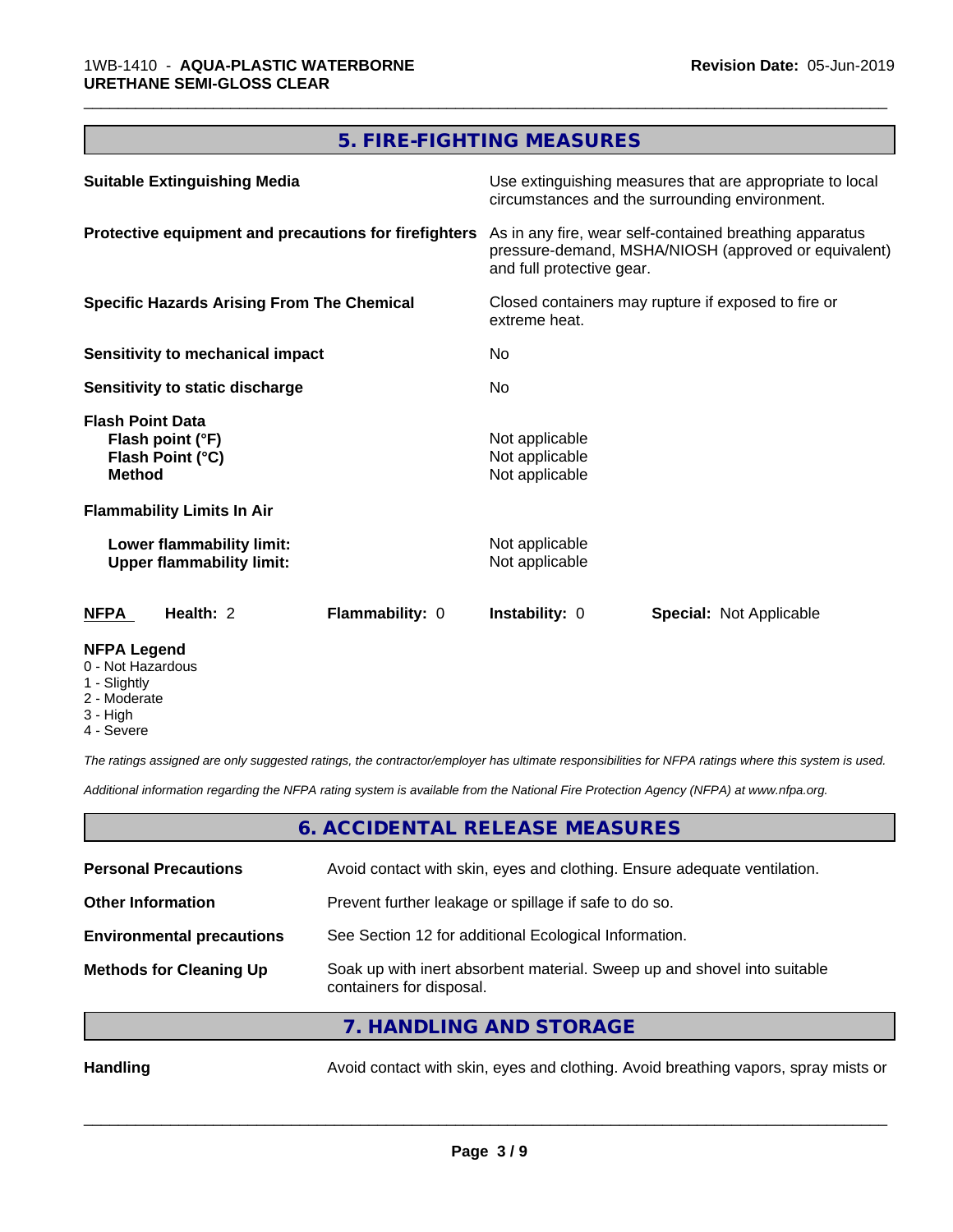sanding dust. In case of insufficient ventilation, wear suitable respiratory equipment.

\_\_\_\_\_\_\_\_\_\_\_\_\_\_\_\_\_\_\_\_\_\_\_\_\_\_\_\_\_\_\_\_\_\_\_\_\_\_\_\_\_\_\_\_\_\_\_\_\_\_\_\_\_\_\_\_\_\_\_\_\_\_\_\_\_\_\_\_\_\_\_\_\_\_\_\_\_\_\_\_\_\_\_\_\_\_\_\_\_\_\_\_\_

#### **Storage** Keep container tightly closed. Keep out of the reach of children.

**Incompatible Materials** No information available

# **8. EXPOSURE CONTROLS/PERSONAL PROTECTION**

#### **Exposure Limits**

| <b>Chemical name</b> | <b>ACGIH TLV</b>                      | <b>OSHA PEL</b>                   |
|----------------------|---------------------------------------|-----------------------------------|
| Dibutyl phthalate    | <b>TWA</b><br>5 mg/m <sup>3</sup> - 1 | TWA<br>$5 \text{ ma/m}^3$ -       |
| Ammonia              | 25 ppm - TWA                          | 50 ppm - TWA                      |
|                      | 35 ppm - STEL                         | TWA<br>35 mg/m <sup>3</sup> - $1$ |

#### **Legend**

ACGIH - American Conference of Governmental Industrial Hygienists Exposure Limits OSHA - Occupational Safety & Health Administration Exposure Limits N/E - Not Established

#### **Engineering Measures** Ensure adequate ventilation, especially in confined areas.

#### **Personal Protective Equipment**

| <b>Eye/Face Protection</b>    | Safety glasses with side-shields.                                        |
|-------------------------------|--------------------------------------------------------------------------|
| <b>Skin Protection</b>        | Protective gloves and impervious clothing.                               |
| <b>Respiratory Protection</b> | In case of insufficient ventilation wear suitable respiratory equipment. |
| <b>Hygiene Measures</b>       | Avoid contact with skin, eyes and clothing. Remove and wash contaminated |

clothing before re-use. Wash thoroughly after handling.

**9. PHYSICAL AND CHEMICAL PROPERTIES**

| Appearance                 | liquid                   |
|----------------------------|--------------------------|
| Odor                       | little or no odor        |
| <b>Odor Threshold</b>      | No information available |
| Density (Ibs/gal)          | $8.55 - 8.65$            |
| <b>Specific Gravity</b>    | $1.02 - 1.04$            |
| рH                         | No information available |
| <b>Viscosity (cps)</b>     | No information available |
| Solubility(ies)            | No information available |
| <b>Water solubility</b>    | No information available |
| <b>Evaporation Rate</b>    | No information available |
| Vapor pressure             | No information available |
| Vapor density              | No information available |
| Wt. % Solids               | $25 - 35$                |
| Vol. % Solids              | $25 - 35$                |
| Wt. % Volatiles            | $65 - 75$                |
| Vol. % Volatiles           | $65 - 75$                |
| VOC Regulatory Limit (g/L) | < 350                    |
| <b>Boiling Point (°F)</b>  | 212                      |
| <b>Boiling Point (°C)</b>  | 100                      |
| Freezing point (°F)        | 32                       |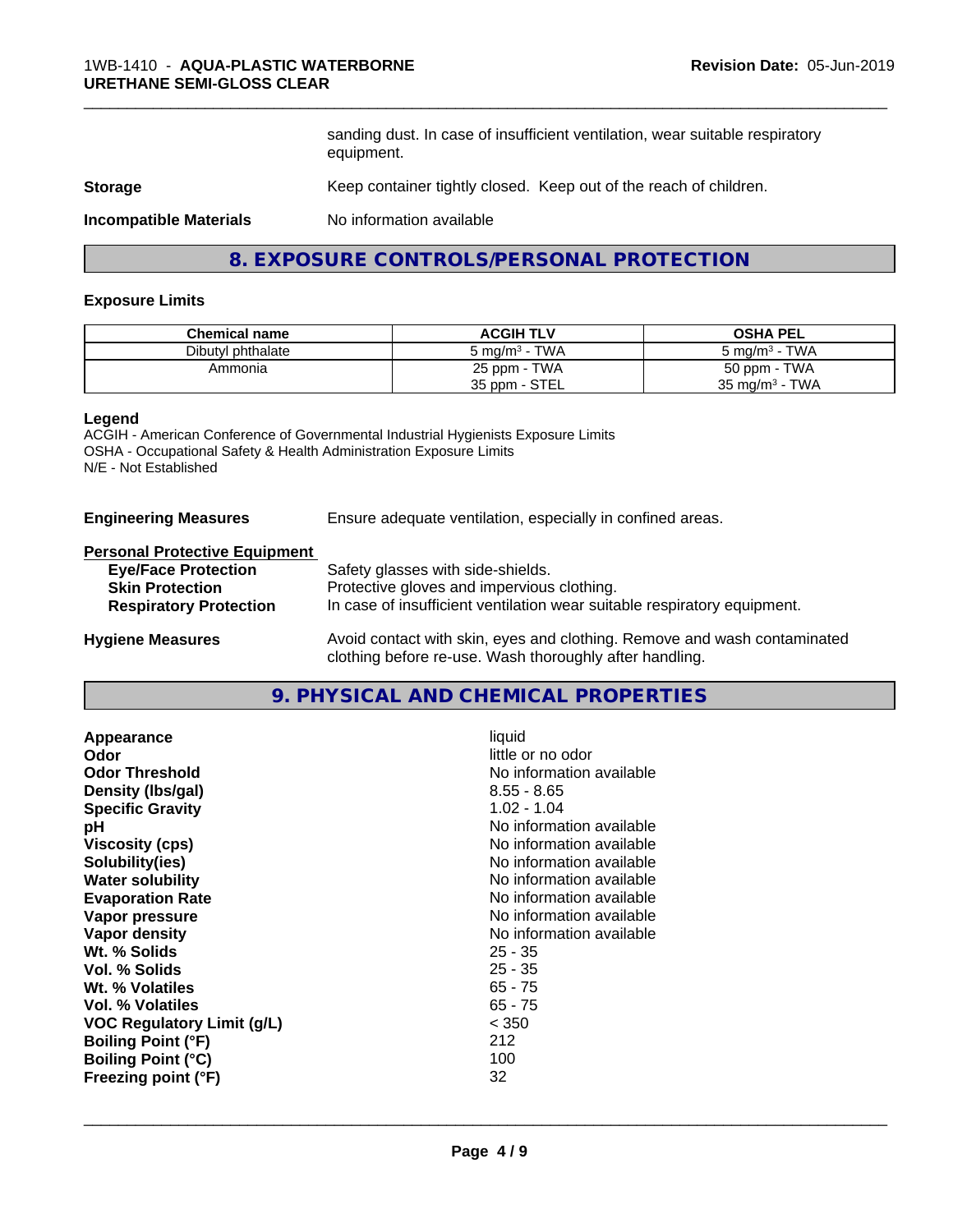#### 1WB-1410 - **AQUA-PLASTIC WATERBORNE URETHANE SEMI-GLOSS CLEAR**

| <b>Freezing Point (°C)</b>           | 0                        |
|--------------------------------------|--------------------------|
| Flash point (°F)                     | Not applicable           |
| Flash Point (°C)                     | Not applicable           |
| <b>Method</b>                        | Not applicable           |
| Flammability (solid, gas)            | Not applicable           |
| <b>Upper flammability limit:</b>     | Not applicable           |
| Lower flammability limit:            | Not applicable           |
| <b>Autoignition Temperature (°F)</b> | No information available |
| <b>Autoignition Temperature (°C)</b> | No information available |
| Decomposition Temperature (°F)       | No information available |
| Decomposition Temperature (°C)       | No information available |
| <b>Partition coefficient</b>         | No information available |

\_\_\_\_\_\_\_\_\_\_\_\_\_\_\_\_\_\_\_\_\_\_\_\_\_\_\_\_\_\_\_\_\_\_\_\_\_\_\_\_\_\_\_\_\_\_\_\_\_\_\_\_\_\_\_\_\_\_\_\_\_\_\_\_\_\_\_\_\_\_\_\_\_\_\_\_\_\_\_\_\_\_\_\_\_\_\_\_\_\_\_\_\_

# **10. STABILITY AND REACTIVITY**

| <b>Reactivity</b>                       | Not Applicable                           |
|-----------------------------------------|------------------------------------------|
| <b>Chemical Stability</b>               | Stable under normal conditions.          |
| <b>Conditions to avoid</b>              | Prevent from freezing.                   |
| <b>Incompatible Materials</b>           | No materials to be especially mentioned. |
| <b>Hazardous Decomposition Products</b> | None under normal use.                   |
| Possibility of hazardous reactions      | None under normal conditions of use.     |

# **11. TOXICOLOGICAL INFORMATION**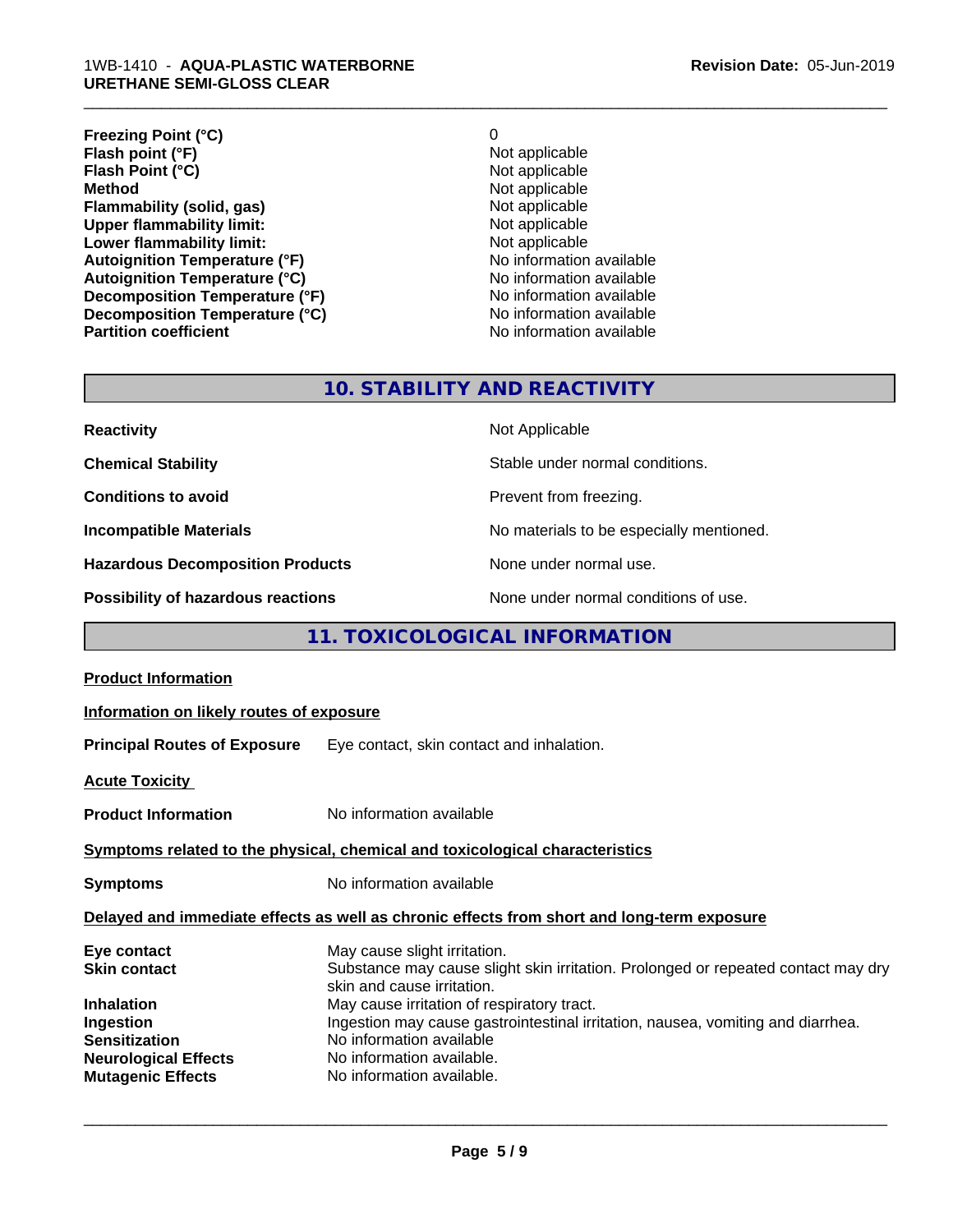| <b>Reproductive Effects</b>     | May damage fertility or the unborn child. |
|---------------------------------|-------------------------------------------|
| <b>Developmental Effects</b>    | No information available.                 |
| <b>Target organ effects</b>     | No information available.                 |
| <b>STOT - single exposure</b>   | No information available.                 |
| <b>STOT - repeated exposure</b> | No information available.                 |
| Other adverse effects           | No information available.                 |
| <b>Aspiration Hazard</b>        | No information available                  |

#### **Numerical measures of toxicity**

#### **The following values are calculated based on chapter 3.1 of the GHS document**

| <b>ATEmix (oral)</b>                            | 35321 mg/kg |
|-------------------------------------------------|-------------|
| ATEmix (dermal)                                 | 14546 mg/kg |
| <b>ATEmix (inhalation-dust/mist)</b> 110.5 mg/L |             |

#### **Component Information**

| Chemical name                                                                                 | Oral LD50            | Dermal LD50                                     | Inhalation LC50          |
|-----------------------------------------------------------------------------------------------|----------------------|-------------------------------------------------|--------------------------|
| Diethylene glycol monomethyl ether<br>111-77-3                                                | $= 4$ mL/kg (Rat)    | $= 650$ mg/kg (Rabbit) = 2500<br>µL/kg (Rabbit) | ۰                        |
| Propanoic acid, 2-methyl-,<br>monoester with<br>2,2,4-trimethyl-1,3-pentanediol<br>25265-77-4 | $=$ 3200 mg/kg (Rat) | $> 15200$ mg/kg (Rat)                           | $> 3.55$ mg/L (Rat) 6 h  |
| Propylene glycol<br>$57-55-6$                                                                 | $= 20$ g/kg (Rat)    | $= 20800$ mg/kg (Rabbit)                        |                          |
| 1-Methyl-2-pyrrolidinone<br>872-50-4                                                          | $= 3914$ mg/kg (Rat) | $= 8$ g/kg (Rabbit)                             | $= 3.1$ mg/L (Rat) 4 h   |
| Dibutyl phthalate<br>84-74-2                                                                  | $= 7499$ mg/kg (Rat) | $>$ 20 mL/kg (Rabbit)                           | $> 15.68$ mg/L (Rat) 4 h |
| Ammonia<br>7664-41-7                                                                          | $=$ 350 mg/kg (Rat)  |                                                 | $= 2000$ ppm (Rat) 4 h   |

\_\_\_\_\_\_\_\_\_\_\_\_\_\_\_\_\_\_\_\_\_\_\_\_\_\_\_\_\_\_\_\_\_\_\_\_\_\_\_\_\_\_\_\_\_\_\_\_\_\_\_\_\_\_\_\_\_\_\_\_\_\_\_\_\_\_\_\_\_\_\_\_\_\_\_\_\_\_\_\_\_\_\_\_\_\_\_\_\_\_\_\_\_

#### **Carcinogenicity**

*There are no known carcinogenic chemicals in this product above reportable levels.*

# **12. ECOLOGICAL INFORMATION**

#### **Ecotoxicity Effects**

The environmental impact of this product has not been fully investigated.

### **Product Information**

# **Acute Toxicity to Fish**

No information available

# **Acute Toxicity to Aquatic Invertebrates**

No information available

#### **Acute Toxicity to Aquatic Plants** No information available

### **Persistence / Degradability**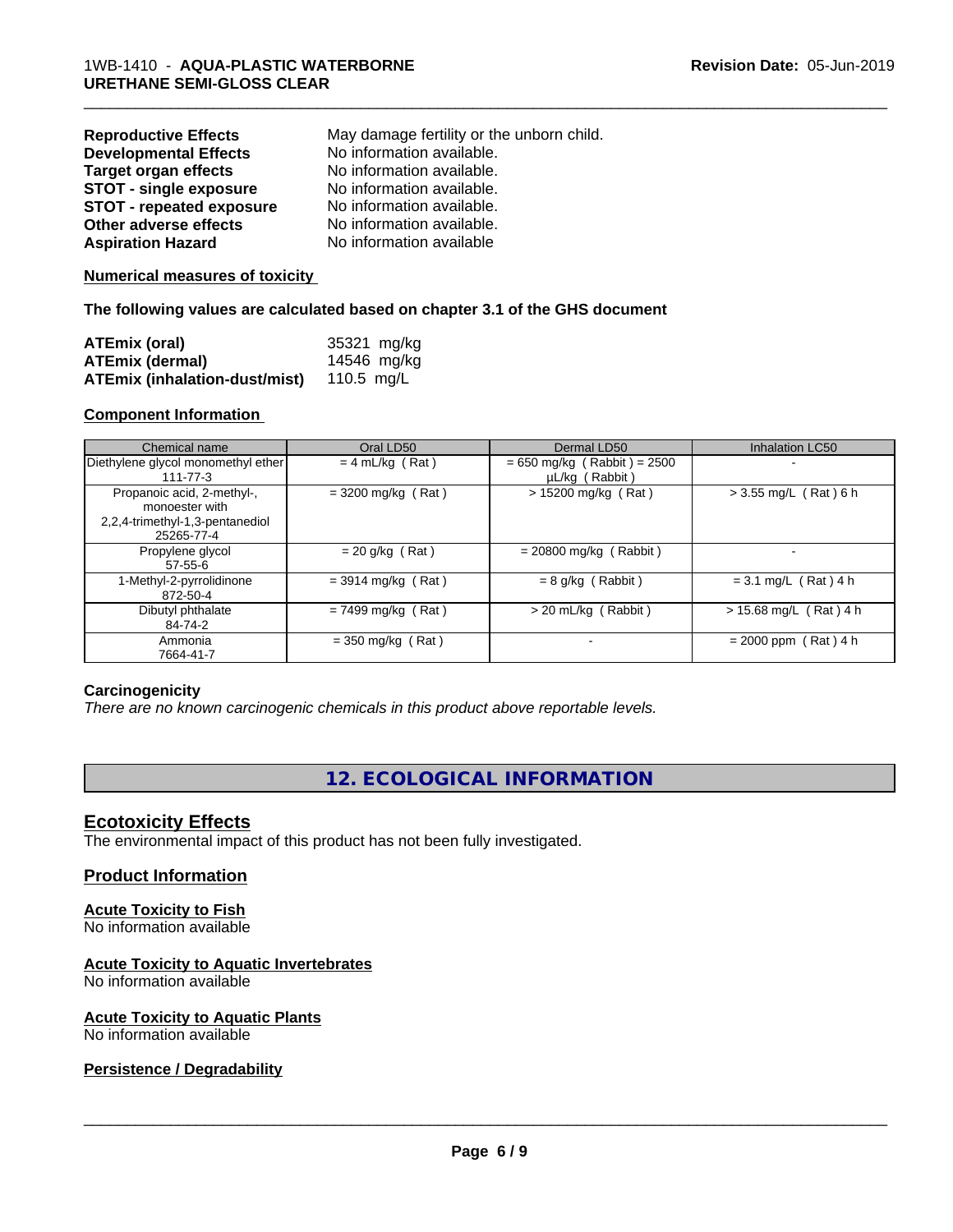No information available.

#### **Bioaccumulation**

There is no data for this product.

#### **Mobility in Environmental Media**

No information available.

#### **Ozone**

No information available

#### **Component Information**

#### **Acute Toxicity to Fish**

Propylene glycol LC50: 710 mg/L (Fathead Minnow - 96 hr.)

#### **Acute Toxicity to Aquatic Invertebrates**

Propylene glycol EC50: > 10000 mg/L (Daphnia magna - 24 hr.)

#### **Acute Toxicity to Aquatic Plants**

No information available

|                              | 13. DISPOSAL CONSIDERATIONS                                                                                                                                                                                               |
|------------------------------|---------------------------------------------------------------------------------------------------------------------------------------------------------------------------------------------------------------------------|
| <b>Waste Disposal Method</b> | Dispose of in accordance with federal, state, and local regulations. Local<br>requirements may vary, consult your sanitation department or state-designated<br>environmental protection agency for more disposal options. |
|                              | 14. TRANSPORT INFORMATION                                                                                                                                                                                                 |
| <b>DOT</b>                   | Not regulated                                                                                                                                                                                                             |
| <b>ICAO / IATA</b>           | Not regulated                                                                                                                                                                                                             |
| <b>IMDG/IMO</b>              | Not regulated                                                                                                                                                                                                             |
|                              | <b>15. REGULATORY INFORMATION</b>                                                                                                                                                                                         |
|                              |                                                                                                                                                                                                                           |

\_\_\_\_\_\_\_\_\_\_\_\_\_\_\_\_\_\_\_\_\_\_\_\_\_\_\_\_\_\_\_\_\_\_\_\_\_\_\_\_\_\_\_\_\_\_\_\_\_\_\_\_\_\_\_\_\_\_\_\_\_\_\_\_\_\_\_\_\_\_\_\_\_\_\_\_\_\_\_\_\_\_\_\_\_\_\_\_\_\_\_\_\_

# **International Inventories**

| <b>TSCA: United States</b> | Yes - All components are listed or exempt. |
|----------------------------|--------------------------------------------|
| <b>DSL: Canada</b>         | Yes - All components are listed or exempt. |

# **Federal Regulations**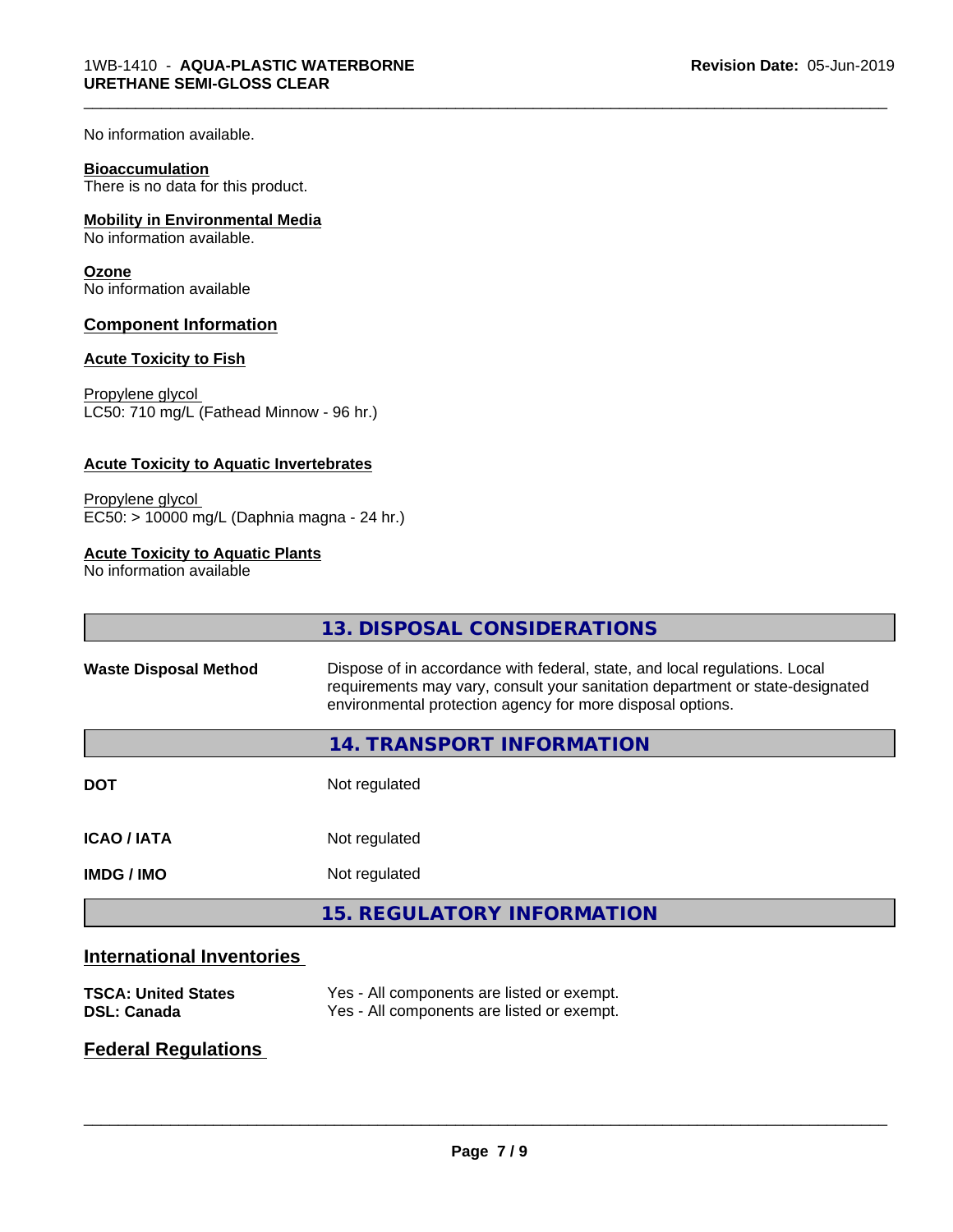#### **SARA 311/312 hazardous categorization**

| Acute health hazard               | Nο  |
|-----------------------------------|-----|
| Chronic Health Hazard             | Yes |
| Fire hazard                       | Nο  |
| Sudden release of pressure hazard | N٥  |
| Reactive Hazard                   | N٥  |

#### **SARA 313**

Section 313 of Title III of the Superfund Amendments and Reauthorization Act of 1986 (SARA). This product contains a chemical or chemicals which are subject to the reporting requirements of the Act and Title 40 of the Code of Federal Regulations, Part 372:

\_\_\_\_\_\_\_\_\_\_\_\_\_\_\_\_\_\_\_\_\_\_\_\_\_\_\_\_\_\_\_\_\_\_\_\_\_\_\_\_\_\_\_\_\_\_\_\_\_\_\_\_\_\_\_\_\_\_\_\_\_\_\_\_\_\_\_\_\_\_\_\_\_\_\_\_\_\_\_\_\_\_\_\_\_\_\_\_\_\_\_\_\_

| Chemical name                      | CAS No.  | Weight-% | <b>CERCLA/SARA 313</b><br>(de minimis concentration) |
|------------------------------------|----------|----------|------------------------------------------------------|
| Diethylene glycol monomethyl ether | 111-77-3 |          |                                                      |
| 1-Methyl-2-pyrrolidinone           | 872-50-4 |          |                                                      |

#### **Clean Air Act,Section 112 Hazardous Air Pollutants (HAPs) (see 40 CFR 61)**

This product contains the following HAPs:

| <b>Chemical name</b>               | CAS No.  | Weight-%  | <b>Hazardous Air Pollutant</b><br>(HAP) |
|------------------------------------|----------|-----------|-----------------------------------------|
| Diethylene glycol monomethyl ether | 111-77-3 | l - 5     | ∟isted                                  |
| Dibutyl phthalate                  | 84-74-2  | $0.5 - 1$ | ∟isted                                  |

# **US State Regulations**

#### **California Proposition 65**

**A WARNING:** Cancer and Reproductive Harm– www.P65warnings.ca.gov

#### **State Right-to-Know**

| <b>Chemical name</b>                               | - -<br>sachusetts<br>Mas: | <b>Jersev</b><br><b>New</b> | Pennsvlvania |
|----------------------------------------------------|---------------------------|-----------------------------|--------------|
| -<br>Diethylene<br>ether<br>I monomethvl<br>alvcol |                           |                             |              |
| '-Methyl-2-pyrrolidinone                           |                           |                             |              |

#### **Legend**

X - Listed

# **16. OTHER INFORMATION**

**HMIS** - **Health:** 2\* **Flammability:** 0 **Reactivity:** 0 **PPE:** -

#### **HMIS Legend**

- 0 Minimal Hazard
- 1 Slight Hazard
- 2 Moderate Hazard